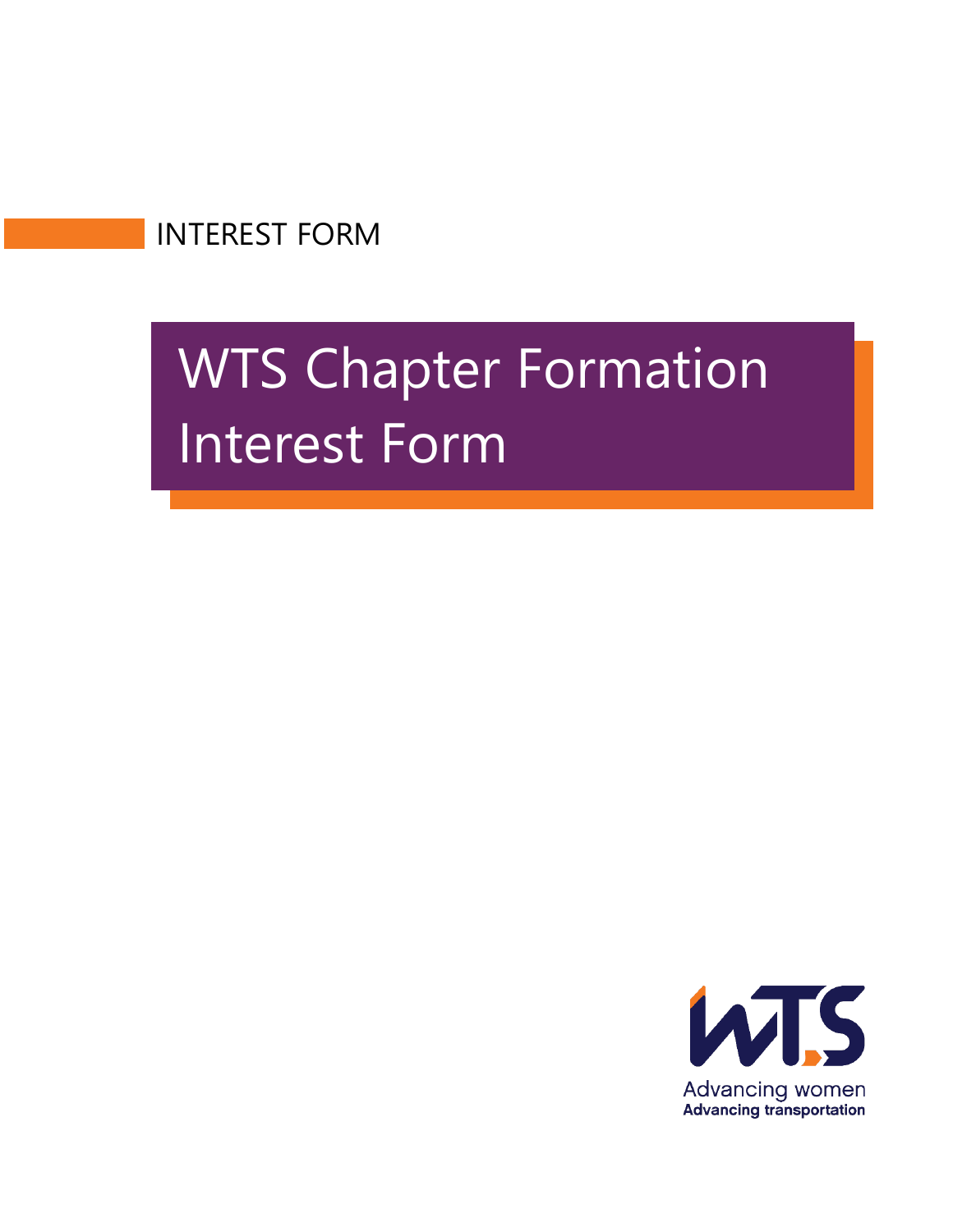

## Chapter Formation Interest Form

Please complete and submit this form, so we can assist you in forming a new WTS chapter. You do not need to be a WTS member to submit this form. For more information about chapter formation, please send your inquiry to: membership@wtsinternational.org

### **Section 1: Contact Information**

Name of the inquirer:

Title:

Male / Female:

Are you currently a WTS member? Yes

|  | NO. |  |
|--|-----|--|
|--|-----|--|

 $\mathbf{r}$ 

Mailing address:

Company, school, or employer name:

Role, position, or title:

Email address:

Primary phone:

Mobile phone:

#### **Section 2: Chapter Type**

| Please indicate the WTS chapter type you would like to form and include a brief description of |  |  |
|------------------------------------------------------------------------------------------------|--|--|
| the activities/goals of the chapter. Professional Chapter Student Chapter                      |  |  |

Please describe: